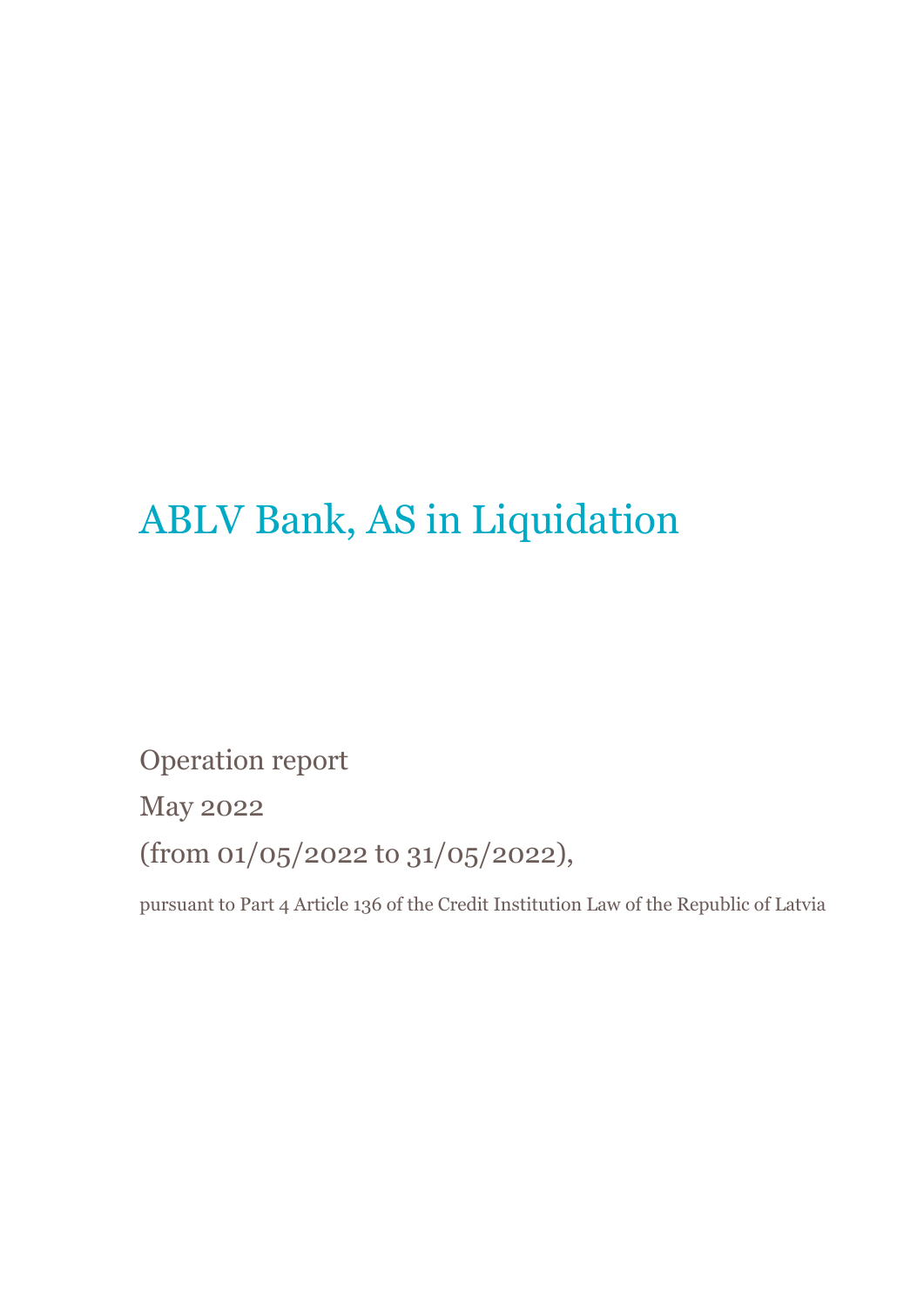### Financial Statement

|                                            |            | <b>EUR'000</b> |
|--------------------------------------------|------------|----------------|
| <b>Assets</b>                              | 31/05/2022 | 30/04/2022     |
| Cash and deposits with central banks       | 1 265 242  | 1 266 054      |
| Balances due from credit institutions      | 56 270     | 76 253         |
| Loans                                      | 41 068     | 44 154         |
| Investments in financial instruments       | 32 144     | 32 179         |
| Investments in subsidiaries and associates | 140 983    | 140 983        |
| Non-current investments held for sale      | 862        | 887            |
| Other assets                               | 55 450     | 55 974         |
| <b>Total assets</b>                        | 1592019    | 1 616 484      |
| Liabilities                                |            |                |
| Lodged creditors' claims                   | 1 377 191  | 1 399 697      |
| Other creditors                            | 15 982     | 15 908         |
| Other liabilities                          | 12 459     | 12764          |
| <b>Total liabilities</b>                   | 1 405 632  | 1 428 369      |
| Paid-in share capital and share premium    | 221 375    | 221 375        |
| Reserves and retained earnings             | (26 794)   | (26 794)       |
| Profit or loss for the current period      | (8194)     | (6466)         |
| <b>Total shareholders' equity</b>          | 186 387    | 188 115        |
| Total liabilities and shareholders' equity | 1 592 019  | 1616484        |

## Report of recovered assets, including property

|                                                       |                | <b>EUR'000</b> |
|-------------------------------------------------------|----------------|----------------|
|                                                       | 01/05/2022-    | 01/04/2022-    |
|                                                       | 31/05/2022     | 30/04/2022     |
| Cash from recovered loans                             | 3 3 0 4        | 11 445         |
| Cash recovered due from credit institutions           |                |                |
| Cash from recovered/sold securities                   |                | 51             |
| Cash from sales of tangible assets and other property | 29             | 8              |
| Cash from sales of immovable property                 | $\blacksquare$ |                |
| Cash from recovered investments                       |                |                |
| Cash from recovered/sold other assets                 | 527            | 16 277         |
| <b>Total recovered assets</b>                         | 3860           | 27 781         |